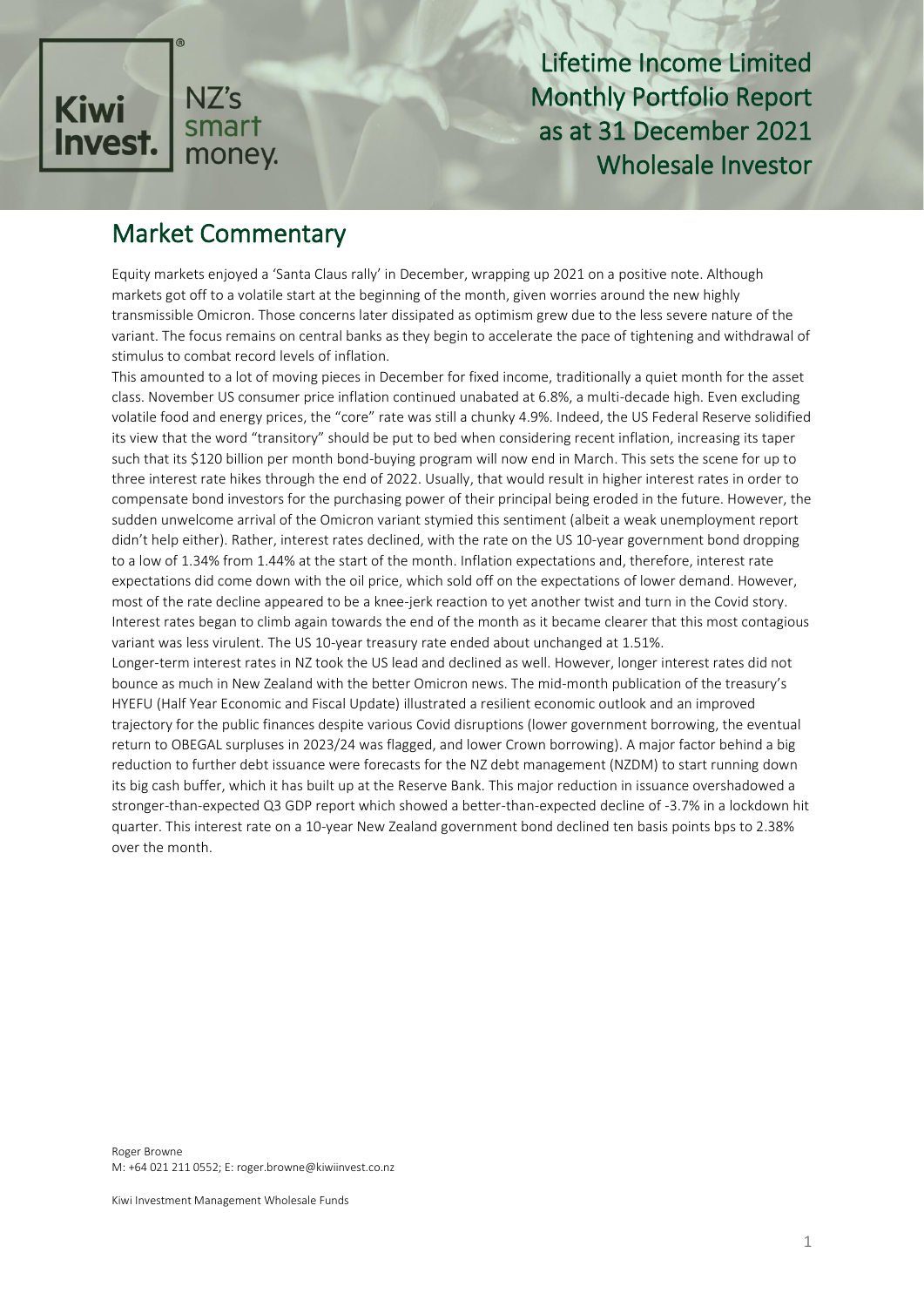

Lifetime Income Limited Monthly Portfolio Report as at 31 December 2021 Wholesale Investor

# Portfolio Commentary

# Lifetime Fixed Interest Trust

|                  | <b>Units</b> | Unit Price* | <b>Market Value</b> | %      |
|------------------|--------------|-------------|---------------------|--------|
| <b>Cash Fund</b> | 139.236.27   | 1.0604      | 147.646.14          | 100.00 |
| <b>Total</b>     |              |             | 147.646.14          | 100.00 |

\*Applications are valued using the buy price, redemptions are valued using the sell price and market values are calculated using the mid-price.

The Cash Fund returned 0.10% before fees and taxes in December, beating its benchmark, the S&P/NZX Bank Bill 90-Day Index, which returned 0.06%. The Reserve Bank is on hold over the summer but has made it crystal clear that it expects a series of 25 basis point hikes into 2023 with a terminal rate just above 2.5% in 2023.

# Lifetime VIP Balanced Fund

|                            | Units        | Unit Price | <b>Market Value</b> | %      |
|----------------------------|--------------|------------|---------------------|--------|
| <b>Fixed Interest Fund</b> | 2,568,612.98 | 1.3108     | 3,366,937.89        | 43.78  |
| <b>Growth Fund</b>         | 2,128,234.94 | 2.0315     | 4,323,509.27        | 56.22  |
| Total                      |              |            | 7,690,447.16        | 100.00 |

#### *Fixed Interest Fund*

The Fixed Interest Fund returned 0.53% before fees and taxes in December, underperforming its benchmark, the S&P/NZX NZ Government Index, which returned 0.54%. Underperformance was due to having a lower average maturity than that of our benchmark as global investors sought the safe havens in longer government bonds, and lower expected government bond issuance pushed rates up. All things being equal, bond prices go down when interest rates go up and usually more so if the bond's maturity is higher. While interest rates did bounce towards the end of the month as the market absorbed the enormously higher contagiousness but lower virulence of the virus, the effect of lower future NZ bond issuance predominated.

December was a quiet month for the portfolio. We did add some Goodman Property (BBB+) bonds in a new issue but were essentially in a holding pattern. We continue to believe that longer rates do not compensate investors against the risk of higher inflation. Both the Reserve Bank and the Treasury expect rates to decline from recent highs but for their level to remain higher than the lows of the 2010s. As a result, we think there is some value at the shorter end of the curve, which have already efficiently priced in future OCR (Official Cash Rate) hikes.

Kiwi Investment Management Wholesale Funds